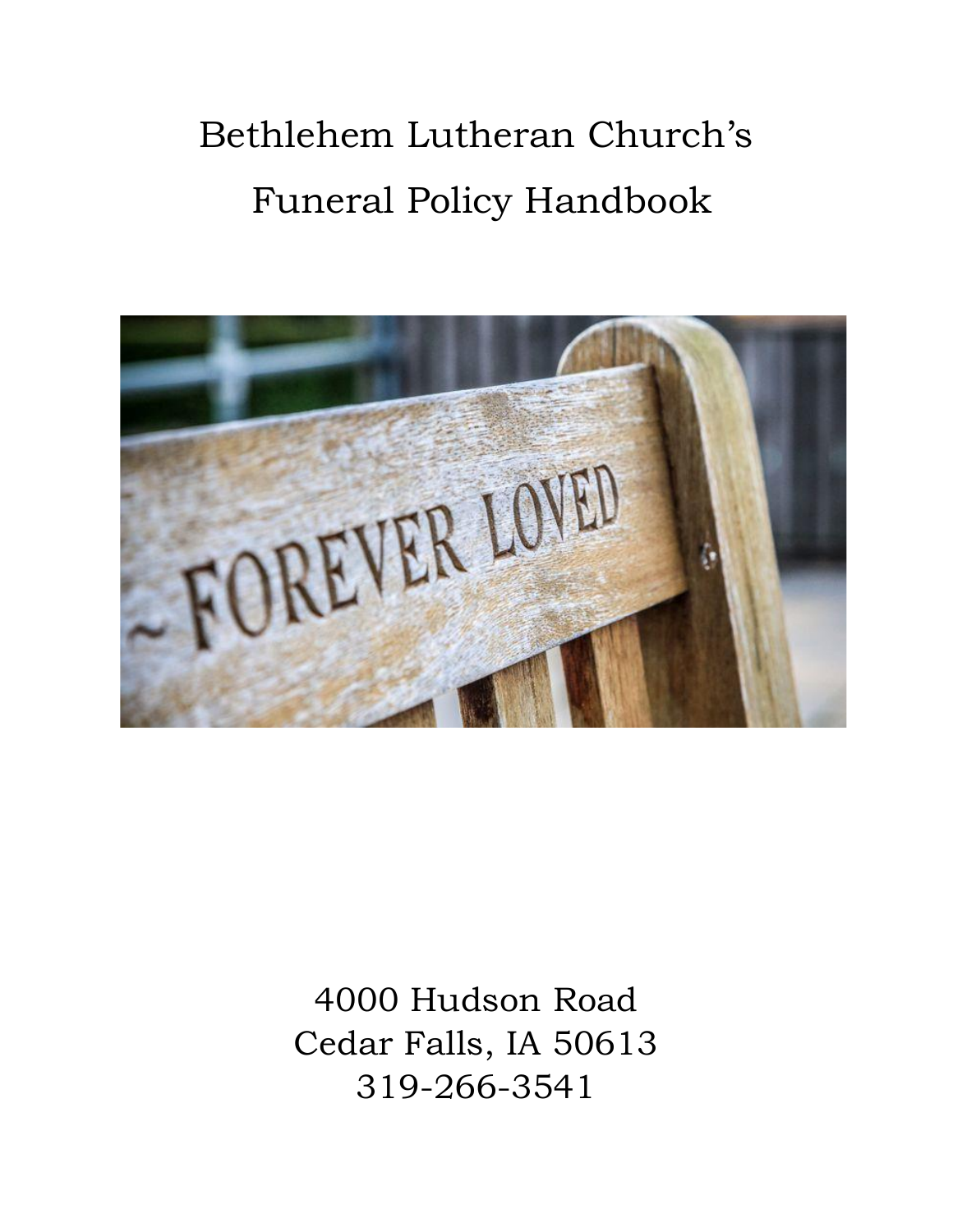#### *"I am the resurrection and the life." – John 11:25*

Planning now for your funeral is important. We make plans for many things in life. Some we are never able to do. Yet death and burial are inevitable, and thus it is crucial that we also plan for it. Planning does not hasten the event. Funeral pre-planning is necessary, first of all, as a means to let your wishes be known to all concerned. Secondly, pre-planning your funeral enables you to give expression to your faith through choosing and ordering what is to take place. Also, it eases the burden on your loved ones by eliminating the pressure of decision-making, particularly the need of trying to do things "the way you would have wished." Finally, pre-planning will give you a certain amount of peace, knowing that your affairs are in order.

If at all possible, discuss these plans with your loved ones. Allow them to participate in the planning and express their thoughts. This brings the subject out into the open and provides loved ones with an opportunity to openly share their love and sorrow--best shared now, rather than after a death occurs.

Please bear in mind that the more complex and complete your plans become, the more tentative they must be. The events surrounding your death, or events that may occur between now and the time of your death, may necessitate changes. Therefore, from time to time, every several years, the plans in this booklet may need to be updated.

This handbook should answer many of your questions about the planning of a funeral/memorial service and what ways, we as the church, hope to serve you in this time. We are more than happy to visit with you about your questions, and help you as you make plans. If you have questions or concerns, please feel free to call the church office at 319-266-3541.

Grace and peace, Pastor Amy Eisenmann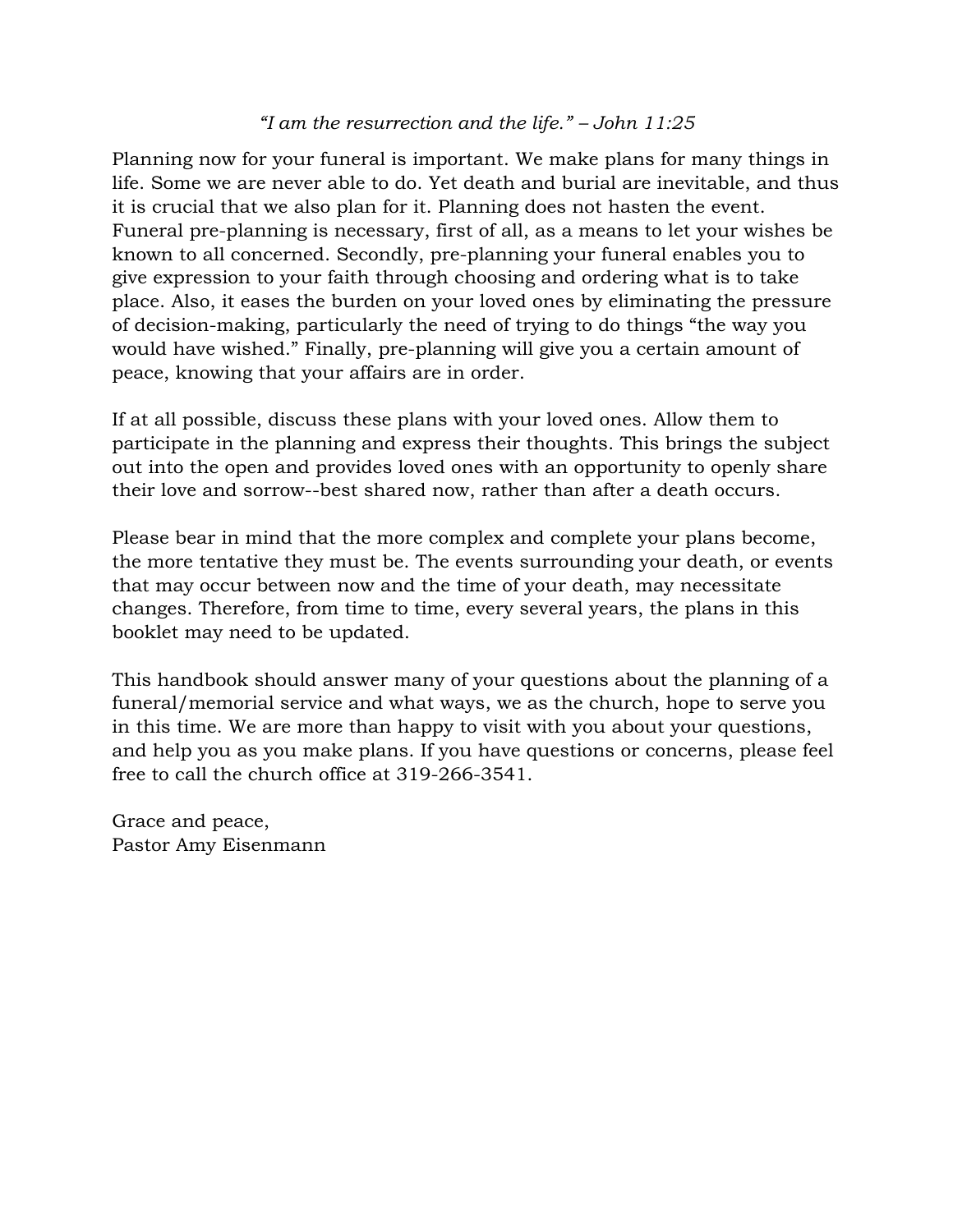## **Table of Contents**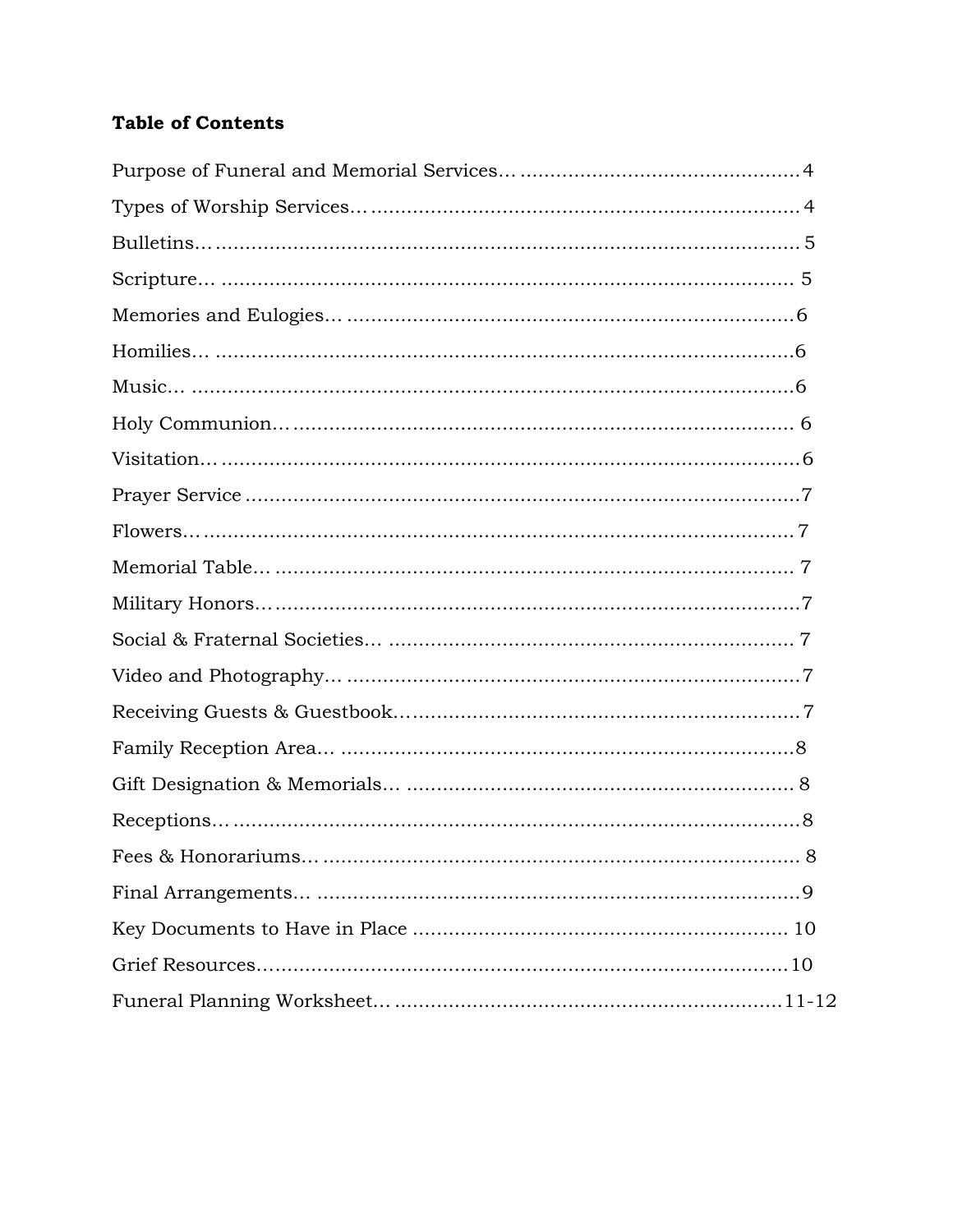## <span id="page-3-0"></span>**Purpose of Funeral and Memorial Services**

In death, grief and loss are real and not to be minimized. We as a congregation of the people of God desire to walk with our brothers and sisters in times of sorrow and are saddened by loss. Simultaneously, we as the People of God confess and are given hope in the resurrection of the dead and life everlasting with Jesus Christ.

While loved ones will be remembered in this service, they will be remembered as children of God, and most importantly we will remember and celebrate what Jesus Christ did for them and for us. Therefore, this service is worship to God who gives us life, forgiveness, and the promise of eternity.

## **Types of Services**

**Funeral Service**: A funeral service is when remains are going to be present in casket or as ashes in an urn and are generally held within several weeks of the death.

**Memorial Service**: A memorial service is conducted when no remains are present. This type of service is preferable when remains are unavailable or the service is celebrated a significant time after the death.

**Prayer Service:** This service typically happens the evening before a funeral and frequently happens either at the funeral home or at the church. It is a way for people to share memories and have a brief time of prayer together for those who might not be able to make it to a funeral/memorial service during the daytime. Prayer services are sometimes held as a way to end an evening visitation.

**Inurnment**: This is a brief service with readings and prayers that commit ashes to a final resting place. This can be done any time after the death.

**Graveside Committal**: This is a brief service with readings and prayers committing a body in casket or urn to the ground. Committal generally follows right after the funeral service.

**Visitation**: A visitation is a not a worship service. It is a time when the body is available for viewing. Participants can pay final respects to the deceased and offer condolences to the family.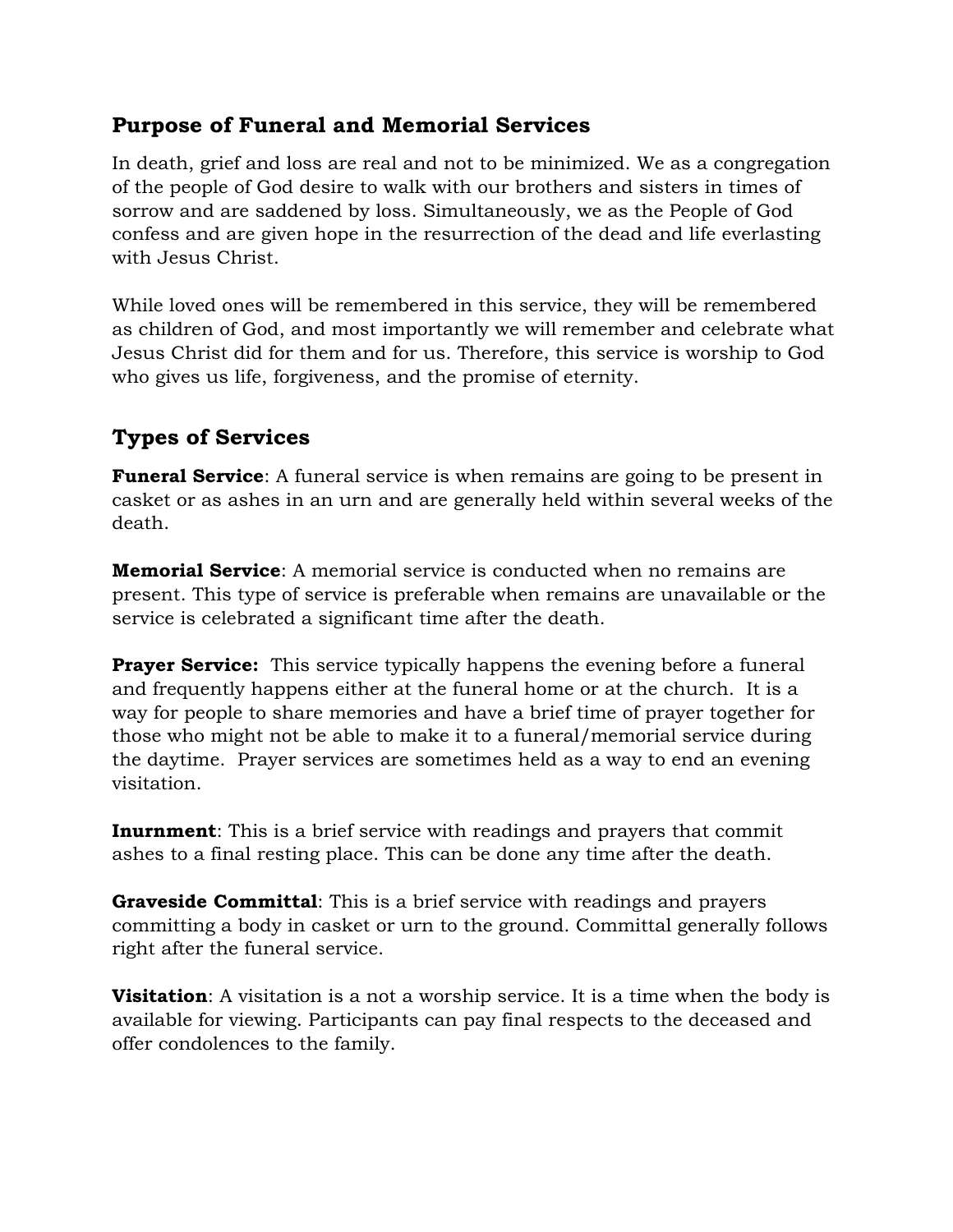## <span id="page-4-0"></span>**Bulletins**

The Bethlehem staff will produce your bulletins. The pastor will meet with you to discuss the service before bulletins are printed.

## <span id="page-4-1"></span>**Scripture**

There are usually 2-3 readings during the service. A psalm may be read or sung in unison. Below are some suggested texts that are common to funeral/memorial services.

#### **Old Testament:**

Genesis 1:26-28 Genesis 2:15-24 Genesis 50:15-21 Isaiah 40:1-11 Isaiah 40:27-31 Isaiah 42:5-17 Ezekiel 34:11-16 Job 19:23-27 Jeremiah 31:31-34 Zechariah 8:1-8

## **Gospels** Matthew 11:25-30 Matthew 25:1-13 Luke 7:11-17 Luke 12:35-40 Luke 23:32-43 John 5:24-29 John 10:7-16 John 11:21-27 John 14:1-6

**Psalms**

Psalm 16:1,5-11 Psalm 23 Psalm 34:1-8 Psalm 42:1-7 Psalm 46:1-7 Psalm 90 Psalm 103:1-5, 10-18 Psalm 121 Psalm 130 Psalm 143

#### **Other Epistle Readings:**

Romans 5:1-11 Romans 5:17-21 Romans 8:31-35, 37-39 1 Corinthians 15:12-26 Ephesians 3:14-21 Philippians 2:5-11 1 Thessalonians 4:13-18 Hebrews 11:32-12:2 1 Peter 1:3-9 1 John 4:7-21 Revelation 7:9-17 Revelation 21:2-7

Provision for readings other than from the Scriptures are not included in the funeral service without prior approval of the pastoral staff. These are perhaps best shared in family gatherings, at the prayer service (if you are having one) or at the reception. Consult with the pastor if you have questions.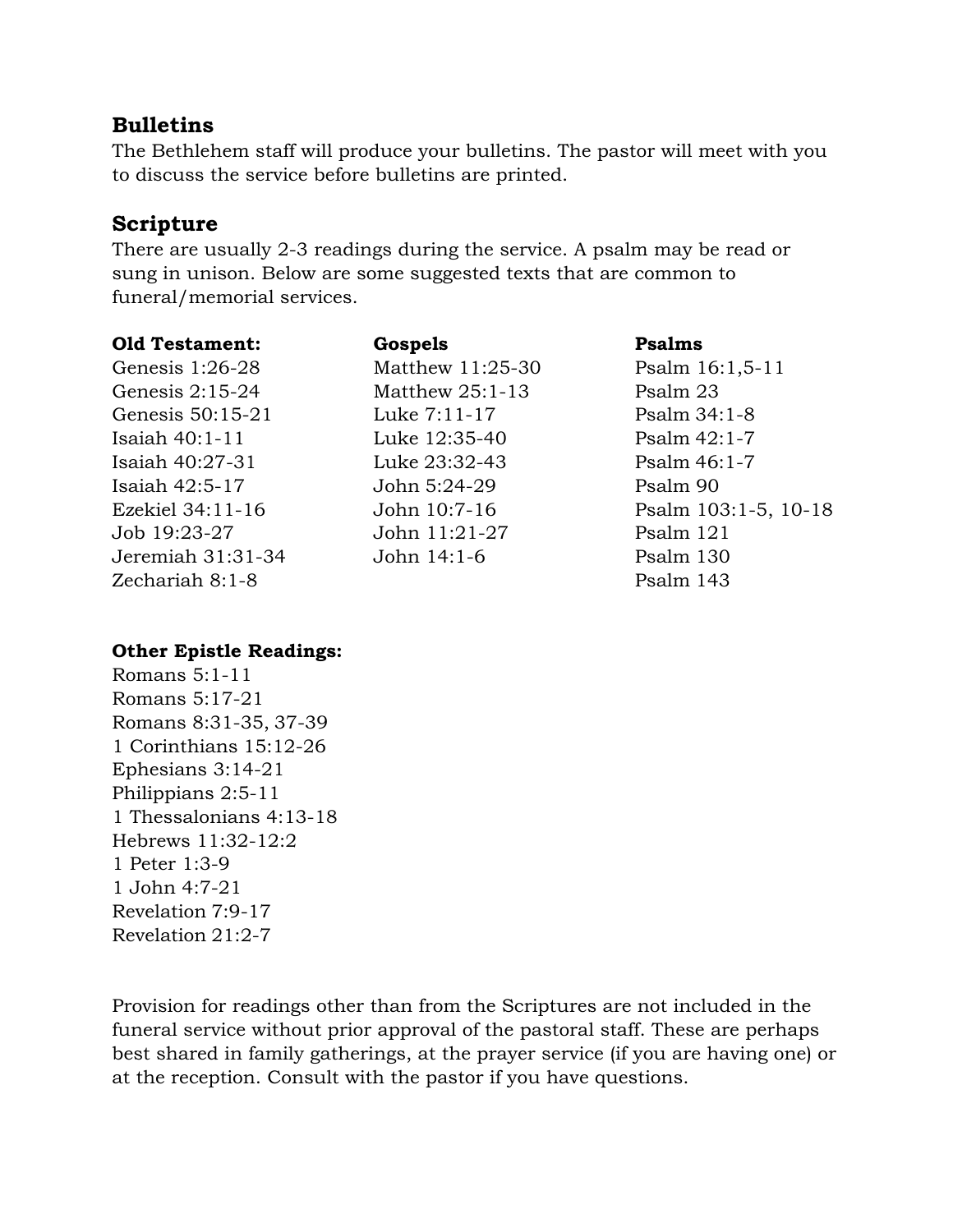#### **Memories and Eulogies**

Lutheran worship liturgies for the burial of the dead are complete without eulogies or memories being shared during worship. Due to the difficulty of the day, we highly encourage families to make time to share memories and stories outside of the worship service. On the rare occasion when a eulogy is requested, the eulogist is welcome to work with the pastor regarding the nature of the message and is encouraged to keep their eulogy to 5 minutes or less.

#### **Homilies**

A brief homily will be offered at the worship service by our current pastor. If a guest preacher is desired, this must be approved and arranged with the Bethlehem staff. The homily will be a time to remember our loved one and to proclaim boldly the good news of the gospel—there is everlasting life in Jesus Christ. A copy of the homily is made available to the family after the service.

#### **Music**

The Bethlehem musical staff or an appointed substitute will play for the service. Any outside musicians or vocalists need to consult with the musical staff and pastor to discuss the music and the reverential nature of the service. This is a worship service and worship music is highly encouraged. If your loved one had a favorite secular song that you would like in the service, prior approval must be given to use the song during the worship service. Please feel free to suggest favorite hymns to the pastor for use in the service.

#### **Holy Communion**

The sacrament of Holy Communion was given by Christ for the sake of creating and sustaining faith in His church. We believe that in the sacrament Christ is present to us. He comes to us, meeting us in our grief, sorrow, sin, and suffering. Holy Communion gives us a foretaste of the feast to come in the kingdom of God. Holy Communion is not a requirement of the funeral service, but can be a meaningful part of worship for those still on their earthly journey. Please arrange with the pastor if you would like Holy Communion to be part of this funeral/memorial service. The Altar Guild will make sure that the table is set and prepared for the service.

#### **Visitation**

If the family chooses, Bethlehem can facilitate a visitation for the family prior to the funeral. We suggest that the visitation be held the day of the funeral and last no more than two hours. Often at Bethlehem, families choose to have the visitation before the service and the reception immediately following the funeral or memorial service.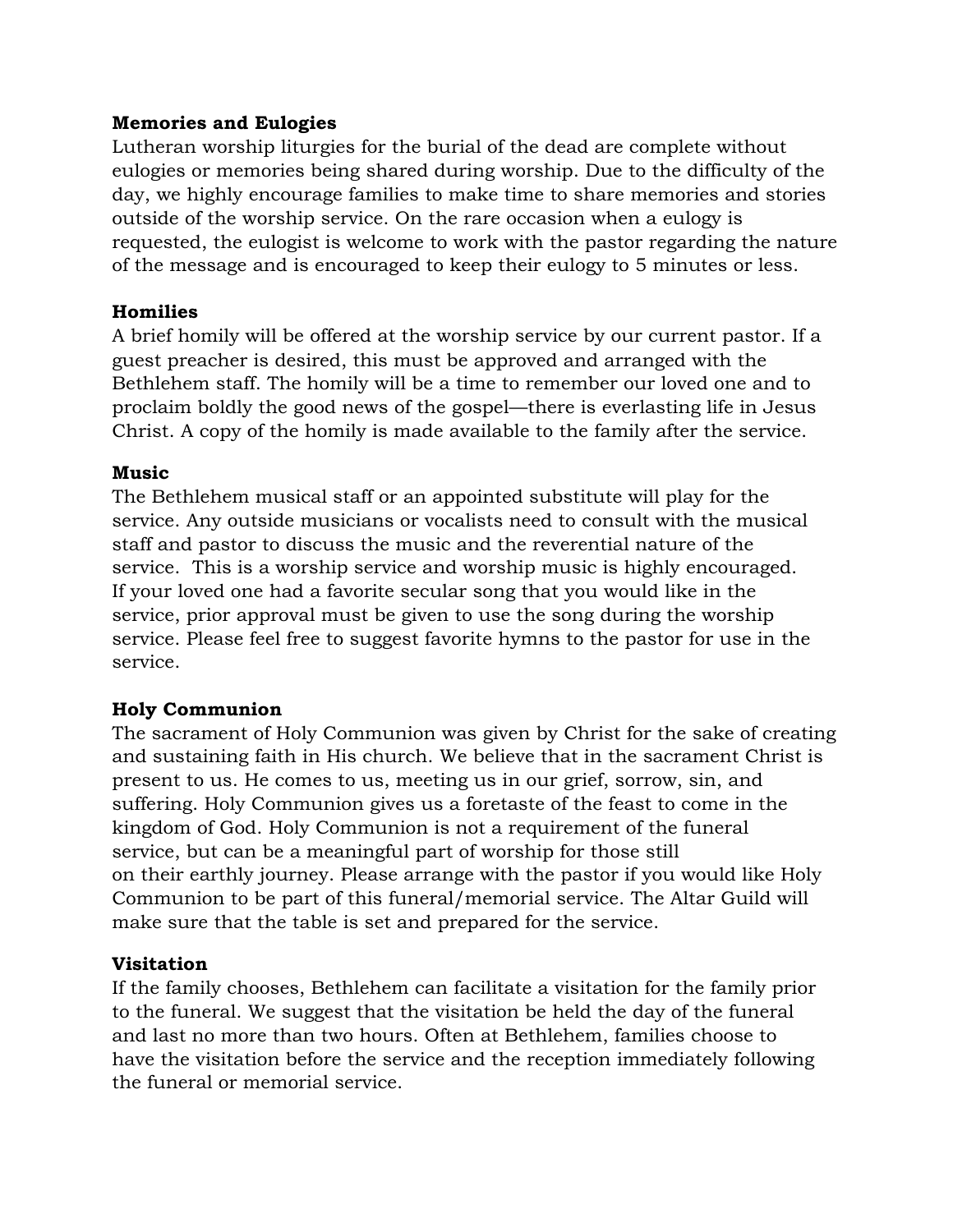#### **Prayer Service**

If the family chooses, Bethlehem's pastor can facilitate a prayer service to be held at the funeral home or at the church the evening before the funeral. This may allow for family members who are unable to attend the funeral the following day (due to work or other conflicts) a chance to grieve and spend time together.

#### **Flowers**

Flowers can be an important image and symbol of the hoped-for promise of resurrection. If flowers are sent, they will be arranged in the sanctuary and displayed in the narthex.

#### **Memorial Table**

It is absolutely appropriate to have a memorial table in the narthex for people to view during the reception. Families are welcomed and encouraged to place family photos, artwork, display of hobbies and similar items. If a tv/dvd player are needed, please notify the church staff prior to the day of the service.

#### **Military Honors**

If there is a graveside committal as part of the service, military honors are most appropriate at the graveside following the rite of committal. If a committal is not scheduled, provision may be made for military honors to be done at the conclusion of the worship service outside the church.

#### **Social & Fraternal Societies**

The worship service is meant to give glory to God and comfort to the bereaved. The worship service is not an occasion to support, augment or complement non-church organizations and rituals. Therefore, no social/fraternal society rituals will be included in the service in the sanctuary of the church or at the graveside committal. Once the worship services have concluded the family may observe social and fraternal society rites as they deem appropriate.

#### **Video Recording/Photograph**

The service may be recorded discretely from the rear of the sanctuary. Our technology staff will gladly help with this. We ask that no flash photography occur during the funeral/memorial service.

#### **Receiving Guests & Guestbook**

The funeral home will provide a guestbook for the funeral. If you are not working with a funeral home, and would prefer to have a guestbook, this will need to be provided by the family. The family may choose to receive guests formally or informally after the service. We will move the family to the narthex area so that guests may partake in the reception and greet the family. Due to the emotional nature of the day, we highly encourage families to greet guests informally during the visitation and reception.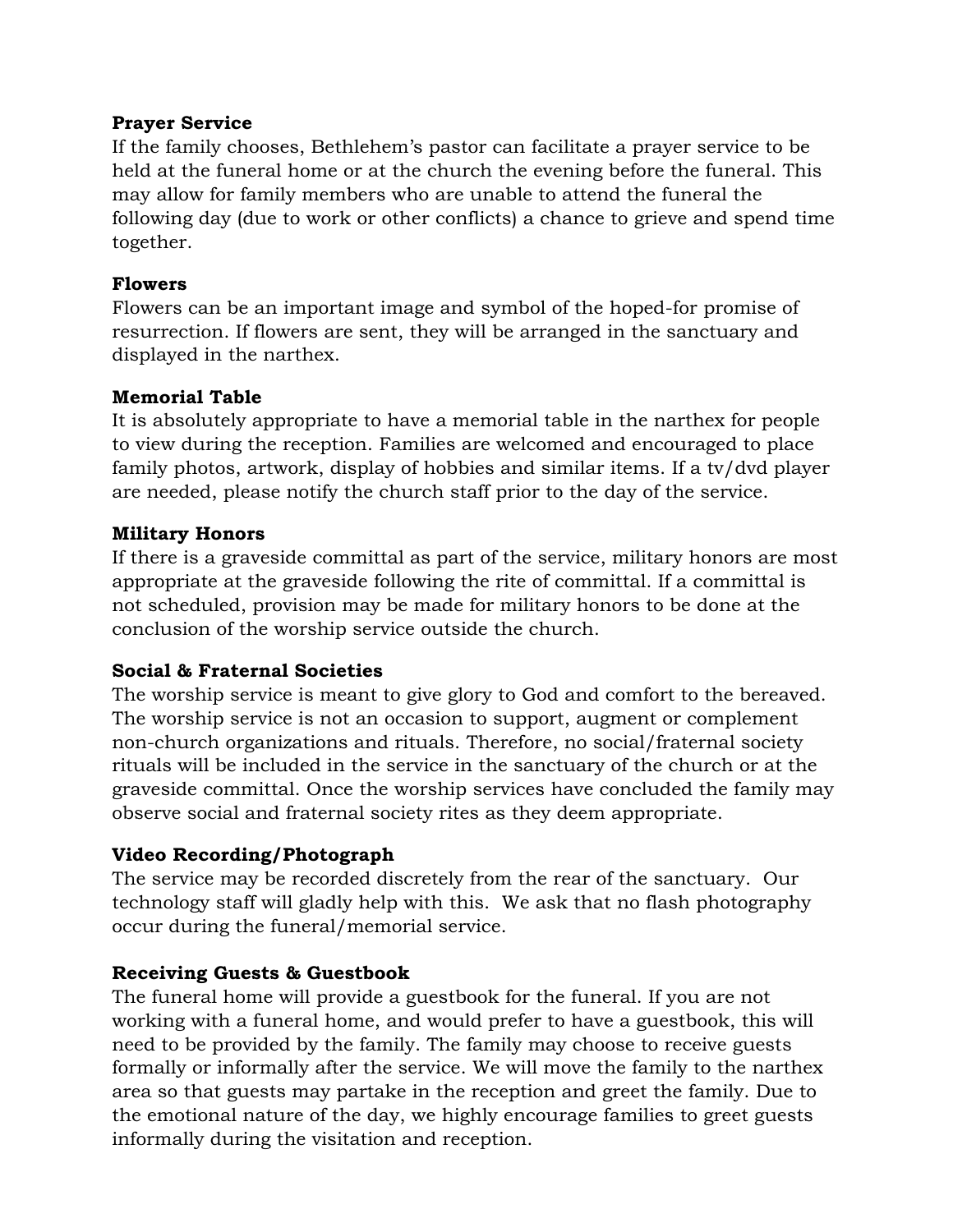#### **Family Reception Area**

The Bethlehem Staff recognize that funerals are often exhausting emotionally for the family. For this reason, we will set up the library as a receiving area for the family to take a break from greeting guests. The Family Reception area will have a coffee and tea maker, cups, lids, and tissues. If you need anything else, or need additional items in the family reception area, please notify church office staff.

#### **Gift Designations & Memorials**

In response to the goodness of God and in gratitude for the life of the deceased, you may choose to designate financial contributions be made in honor of the deceased. This often happens in lieu of flowers. At Bethlehem, we encourage memorials. Common choices are:

• Bethlehem's Unified Fund: This fund covers our day to day operating and ministry expenses.

• Bethlehem's Memorial Fund: A fund that allows the church to use funds for a specific, designated purpose at the family's request (examples: current capital campaigns, etc).

• Bethlehem's Endowment Fund: A fund that supports the work of organizations throughout our community (ie. Northeast Iowa Food Bank, Love INC, etc)

#### **Receptions**

We feel a time to gather with family and friends for comfort and support is important. Church volunteers provide food if desired. There are multiple options for meals available, including:

Cost of Groceries-Open-face Sandwiches, Salads, Chips, and Cake

Donation Accepted-Cake/Bars/Cookies and Coffee Only Coffee, Lemonade and Water are served with each style of meal. Families are charged for the estimated number given to serve (amount of food prepared/purchased), not the number served. Families are invited to take the remaining food with them. If a family chooses not to take the remaining food with them, it will be used for other purposes as those serving the meal see fit. The reception will be held in the Fellowship Hall. All will be invited to participate after the worship service.

#### **Fees & Honorarium**

The staff and community of Bethlehem Lutheran Church, called by Christ to comfort those who mourn, plan and implement the funeral service/memorial service for your loved one. There is no fee for these services. You may, however, gift the pastor, organist/musician, custodian, an honorarium if desired. Suggested honorariums are \$100 per musician, \$75 for custodian, and \$150 for pastor.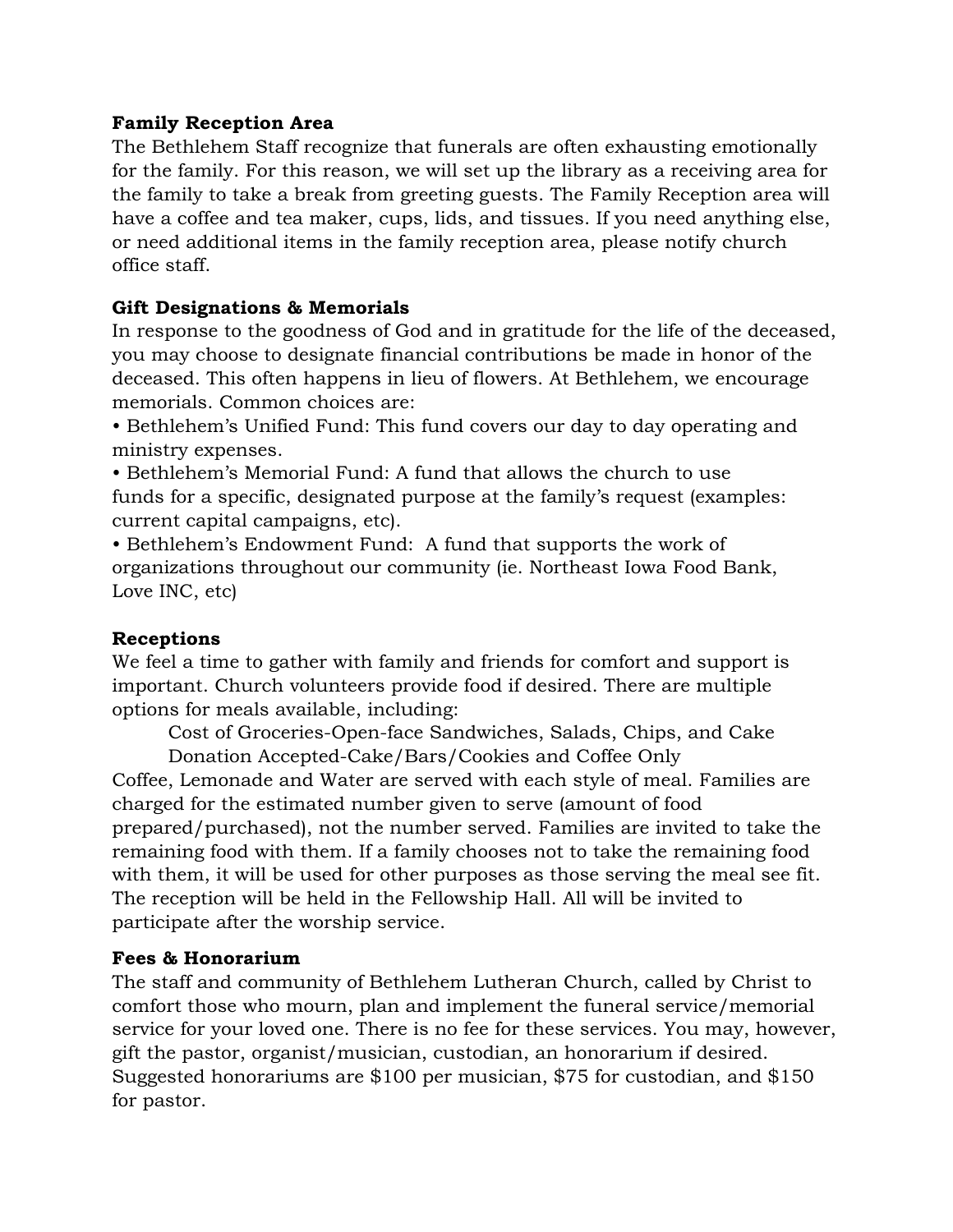#### **Final Arrangements**

*In addition to your funeral service, it is helpful to make arrangements ahead of time regarding care of your body and your final resting place. Below are terms that will help you think through these decisions. Medical decisions (organ donation, autopsy, etc.) should be noted in your Living Will.*

**Organ Donation**: All individuals can indicate their intent to donate (people under the age of 18 must have the consent of a parent or legal guardian). Medical suitability for donation is determined at the time of death. You may choose what can be donated and for what purpose. The common purposes are for transplants, education and research. The following can be donated:

- Organs: heart, kidneys, pancreas, lungs, liver, and intestine
- Tissue: cornea, skin, heart valves, bone, blood vessels, and connective tissue

• Bone marrow/stem cells, umbilical cord blood, peripheral blood stem cells

**Donation of Body for Research**: If you would like to donate your whole body for research, this should be arranged prior to your death. Many organizations require registration on file prior to death for the body to be received as a donation. Once the donation has been made and research conducted, ashes from the body are returned to the family. Generally this takes four to six weeks.

**Autopsy**: Unless legally required, you have the option to choose whether or not to have an autopsy on your body. The two most common choices are:

- No Autopsy, unless legally required
- Yes, if it will benefit medical research

You can also name a person who will make this decision after your death. This can be important if there are questions surrounding the circumstance of your death.

**Embalming**: Embalming is the art and science of temporarily preserving human remains to forestall decomposition and to make them suitable for display at a funeral. The three goals of embalming are thus presentation, sanitization and presentation of dead body to achieve this effect. If you are being buried in a grave plot, most states require embalming. This process must be coordinated with a funeral home. Please know that the church is happy to accompany you as you talk with the funeral home. This can often be overwhelming and many find it comforting to have pastoral presence.

**Cremation**: Cremation is the incinerating of a body. The remains, known as cremains, are in the form of ashes.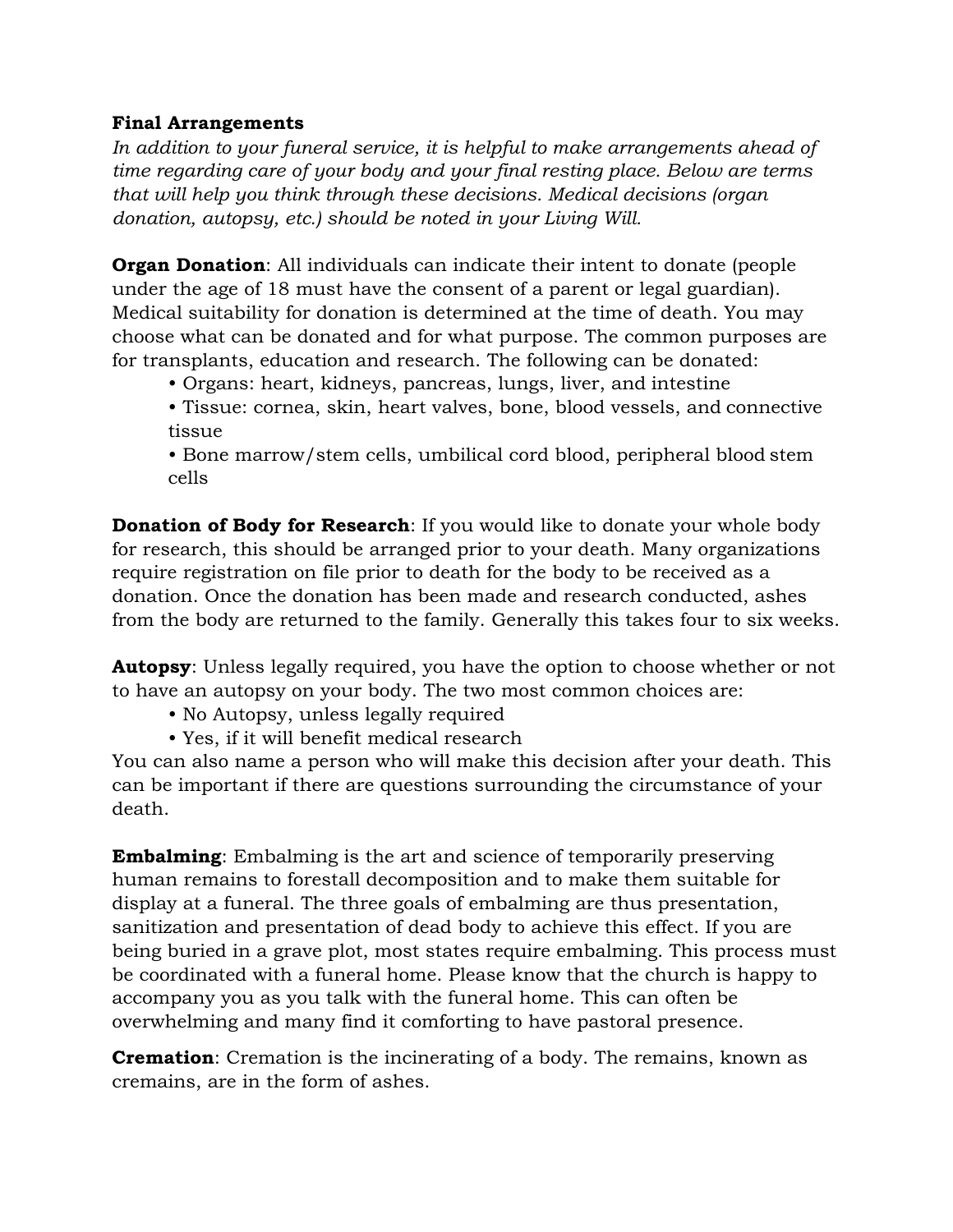#### **Key Documents to Have Discussed and Have in Place:**

• **Will** - A will is simply a set of instructions on how to distribute your assets to loved ones and charities upon your death. Be aware, however, that a will is subordinate to any beneficiary designations you have made on investment and retirement accounts.

• **Durable Power of Attorney** - You name another person to act on your behalf, with limited or broad powers as you see fit. A "durable power" lets someone act on your behalf if you are disabled and terminates upon your death.

• **Health Care Power of Attorney** - This document authorizes someone to make medical decisions on your behalf if you are unable to.

• **Living Will** - This document lays out your wishes regarding the use of life sustaining measures in the event of terminal illness. It's best used in tandem with a health care power of attorney since a living will alone doesn't give anyone authority to speak for you.

If you have questions about these documents or would like further pastoral conversation, please feel free to contact the church office at 701-599-2081 and schedule a time to meet with the pastor.

#### **Grief Resources**

After a death, there is a variety of emotions ranging from anger, to shock, to deep sadness. All these emotions are normal. The grief process is not one that can be moved through in a day. We are with you as you journey through your grief during the days after, the months later and the years to come. We encourage you to take advantage of the care ministries offered in our faith family.

**Visitation Ministry**: It can be helpful to talk and pray with others when you are grieving. Whether you would like to receive a visit from the pastor, or from a lay visitor, we invite you to call the church office and arrange a visit.

**Prayer Shawls**: These handmade shawls are tied with love and serve as a tangible reminder that God is with us, even in the midst of difficult times. Email Pastor Amy at [pastoramy@bethlehemcf.net](mailto:pastoramy@bethlehemcf.net) if you would like to receive a Prayer Shawl. Prayer Shawls are available for children and adults.

**Quiet Christmas Service:** The holiday season, especially around Christmas, can be difficult days for the bereaved. While the world is celebrating, we are often aching. We gather the weekend before Christmas for a service of remembrance, reflection and honoring. A time to be quiet, and gather together at the table for communion.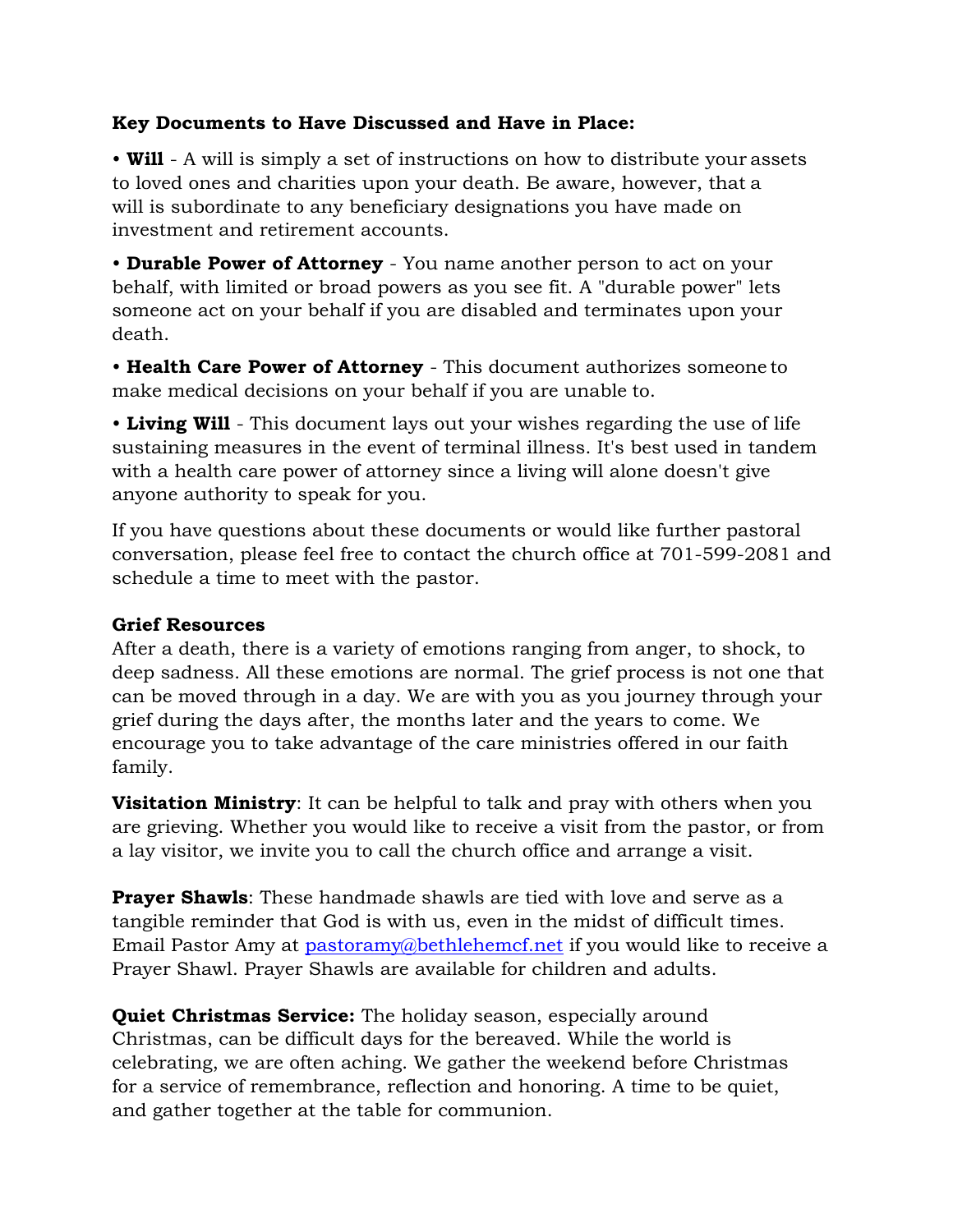## **Bethlehem Lutheran Church, Cedar Falls, IA FUNERAL PLANNING WORKSHEET**

Guide for the Christian Funeral of

First, Middle (maiden) Last

Date(s) completed/ revised:

This worksheet may be used by a bereaved family in the midst of funeral planning; or by individuals anticipating an impending death; or to express one's personal wishes for your own funeral. This worksheet may be revised at any time.

## **TO PLAN THE FUNERAL OF ANOTHER**

In the event of a death, call the church before making any arrangements. Call the office directly at 319-266-3541. If the office is closed, you will be referred to a number to reach the pastor.

## **TO EXPRESS WISHES FOR YOUR FUNERAL**

You may choose to file this worksheet with the church. This information will be kept in a confidential file available to the pastor of Bethlehem Lutheran Church. Also, after you complete the worksheet consider telling someone you trust about it. You may wish to discuss what you have written to be certain that it is clear. Consider providing copies for your family and to file with your will. Or simply give them a note that says, "As we have discussed, I have recorded my desires regarding my death and burial. I keep this information in the following place: (i.e.: on file at the church; with my will) At the time of my death, I ask that you use this information to the extent possible. With gratitude," Then sign, date, and send the note.

I understand that the information and instructions provided here are for the guidance of my church, my family, and my friends in making arrangements necessary at the time of my death. Although this information is being left for safekeeping, it is not legally binding or enforceable. I understand that this worksheet does not make the church obligated or responsible for the execution of these instructions.

Signature Date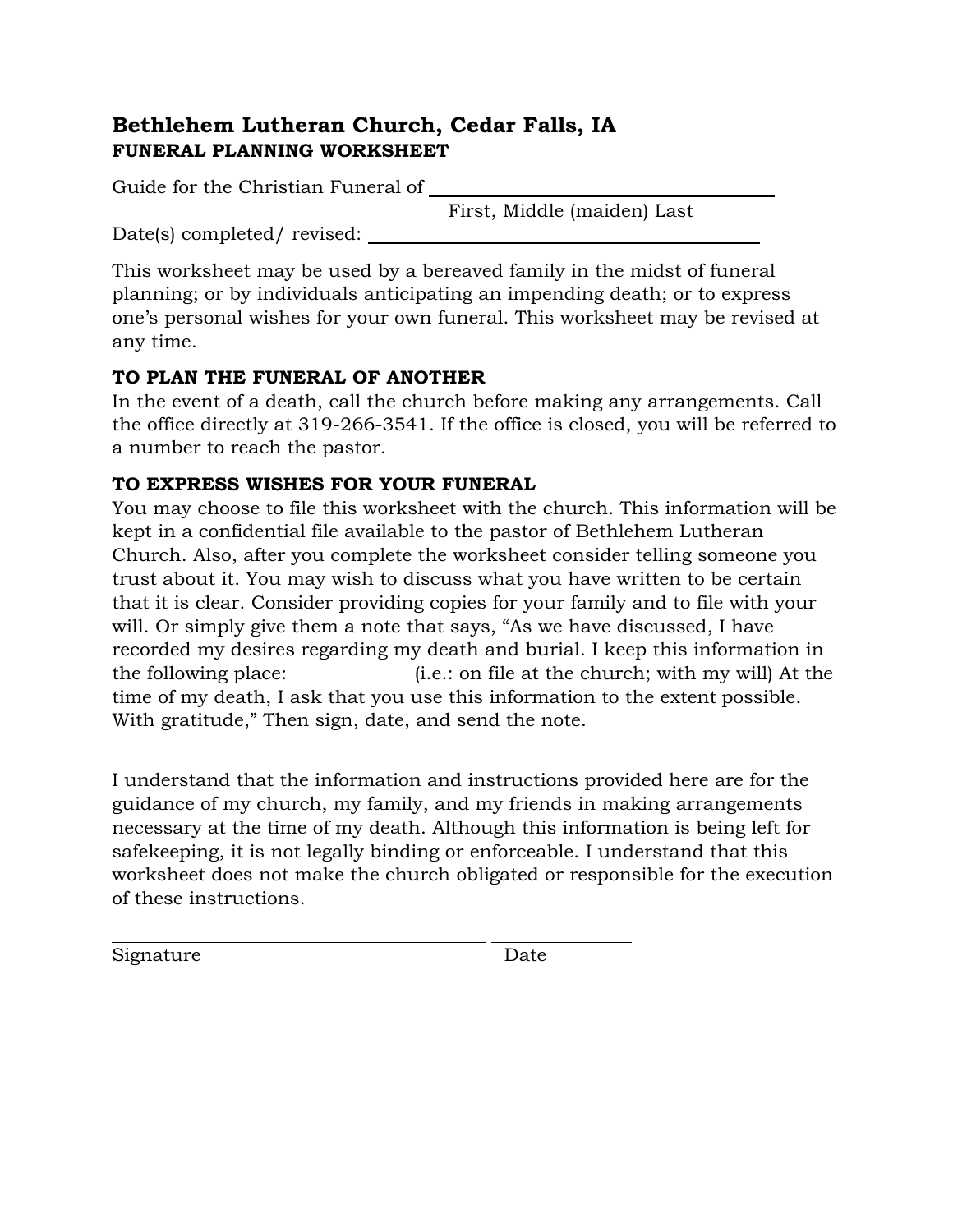Please fill-out as much as this worksheet as possible. Check the options that you desire. If changes are made on to this sheet, please initial changes.

## Care of the Body Please make sure to complete other legal documents re: these decisions Donate organs \_\_\_\_ as transplants for research \_\_\_\_ for education Specific Areas to Be Donated: Donate body for research/teaching with ashes returned Autopsy \_\_\_\_ none unless legally required

if it will benefit medical research

decision to be made by:

Embalm body

\_\_\_\_\_ Cremate body

**Allen is a**fter visitation or service

before visitation or service

\_\_\_\_\_ Bury body

Other:

(might include: burial at sea, ashes spread, above ground interment, etc.)

## Type of Worship Service

**Funeral with Coffin/urn present** 

**Memorial Service without remains** 

Inurnment

Graveside Commitment

Graveside Only

Expressions of Sympathy

Flowers/Live plants

Other:

#### Memorials

Memorial gifts might be used to further support these ministries and organizations:

\_\_\_\_\_ Bethlehem Unified Fund

- **Bethlehem Memorial Fund**
- Bethlehem Endowment Fund
- \_\_\_\_ Other: \_\_\_\_\_\_\_\_\_\_\_\_\_\_\_\_\_\_\_\_\_\_\_\_\_\_\_\_\_\_\_\_\_\_\_\_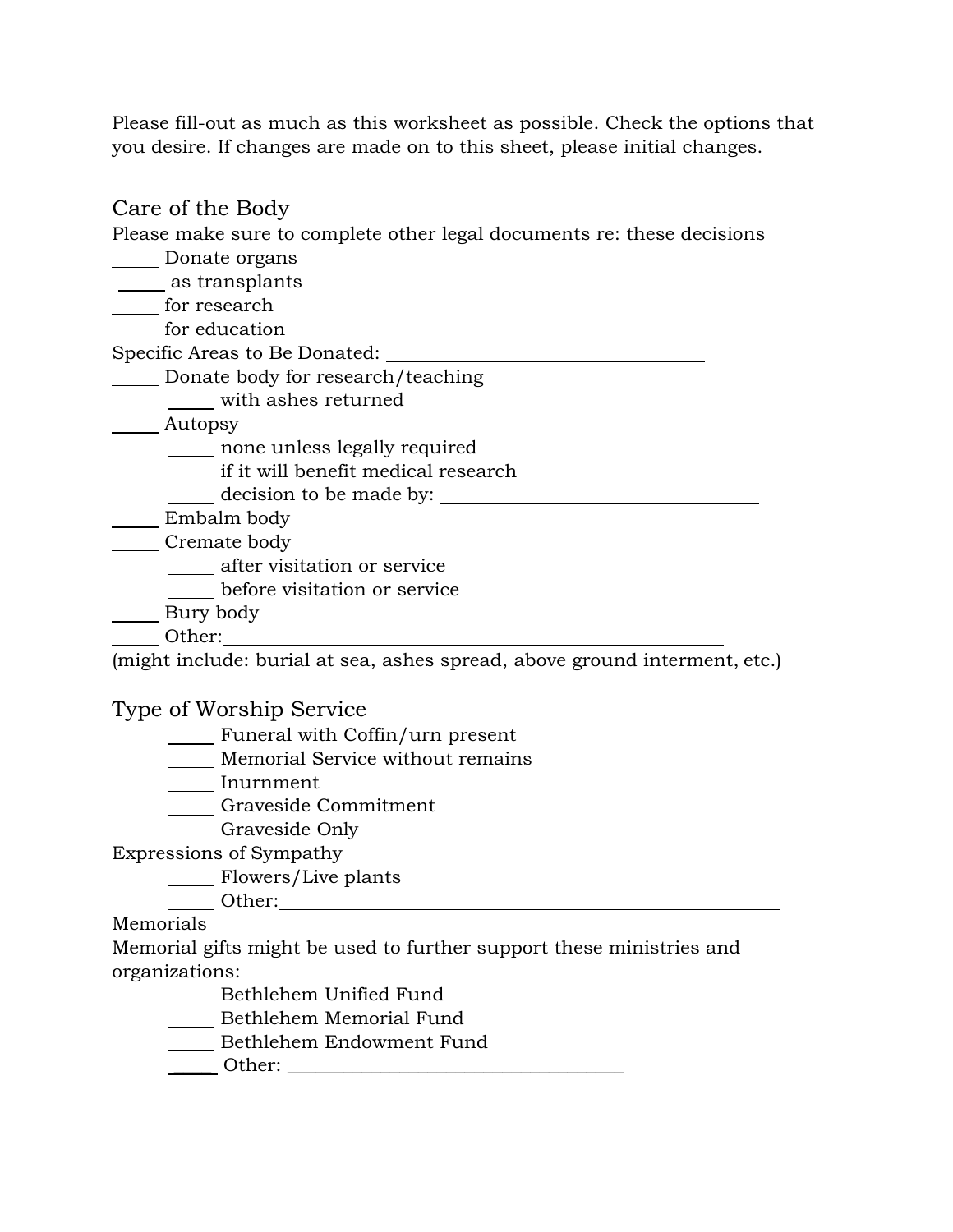Funeral Service Location church funeral home \_\_\_\_ cemetery chapel cemetery (no funeral, a graveside service only) other: Time morning <u>Lafternoon</u> <u>evening</u> Remains present Yes No Holy Communion Celebrated Yes No Favorite Biblical theme or image: Biblical readings: 1. 2. 3. Congregational hymns 1. 2. 3. Other Music (solos, prelude, postlude, etc) 1. 2. 3.